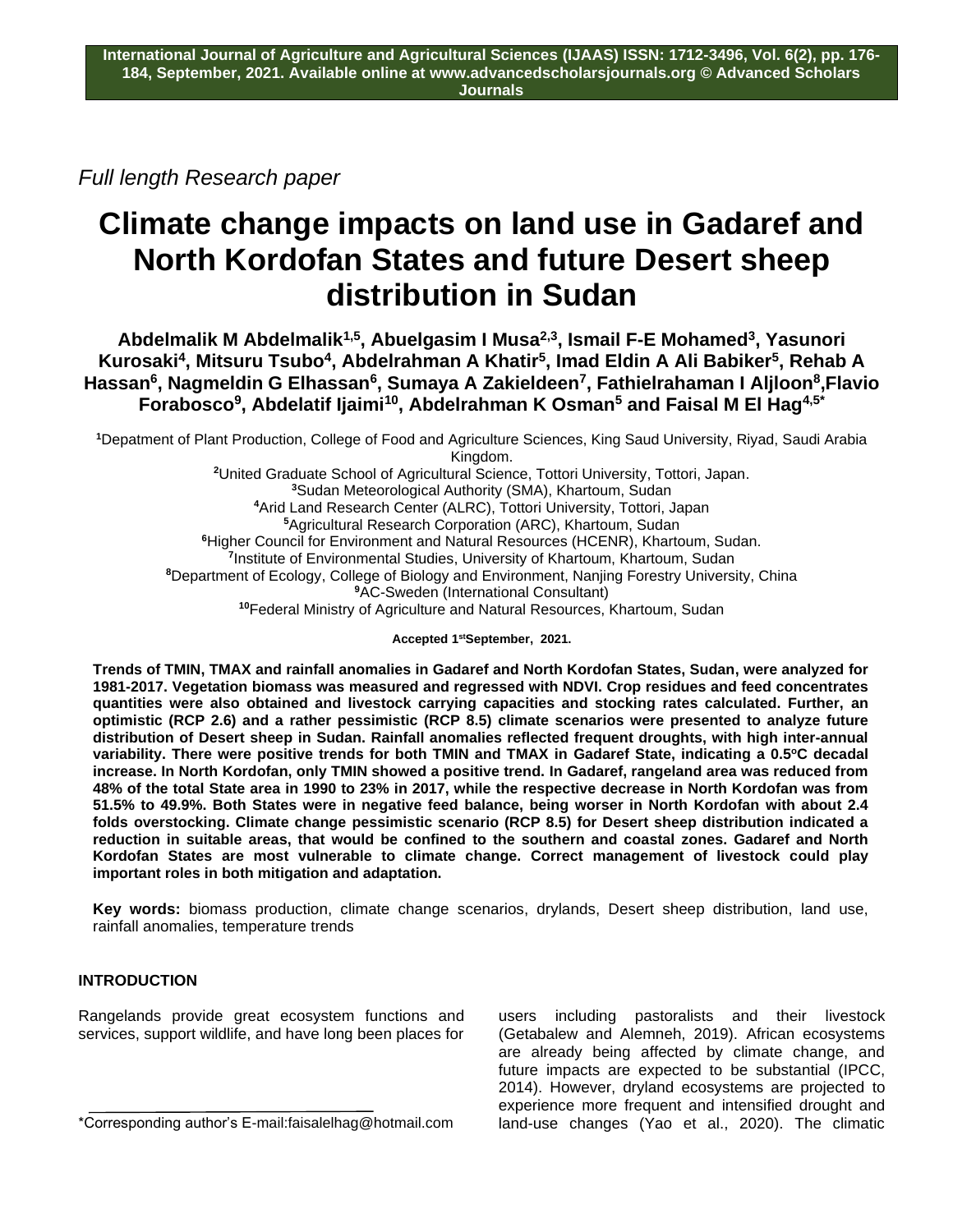characteristics are severe and unpredictable, causing a strong seasonality in grassland production (Sautier et al., 2013), and grasses nutritional quality, which are both adversely affected by abiotic and biotic environmental factors including climatic regime (Meshesha et al., 2019) and soil type. This is reflected in declines in tree density and changes in species composition (IPCC, 2014). In semiarid areas biomass production and the quality of the grassland varies with temporal and spatial gradients (McGranahan et al., 2016), producing a complex environment which is difficult to manage for optimal livestock production. Climate change may affect the livelihoods, food security, and health of vulnerable people through its effects on livestock and livestock systems, such as changes in water and feed availability (Welsh, 2021). Globally, based on changes in herbaceous production, grazing livestock are projected to decline by 7.5 to 9.6% of total stocking in rangelands. These declines are most palpable in savannas south of the Sahara, where declining forage and browse production present significant climate-induced threats to rangeland production systems (Boone et al., 2018). With climate change bound to affect food and feed production, emphasis will shift to resilient and adapted indigenous livestock to sustain animal production (Abied et al., 2021). There is a high need to identify rangelandlivestock systems vulnerable to climate changes (McCollum et al., 2018). The objectives of this study were to assess indicators of climate change and their impacts on land use, particularly, rangelands in North Kordofan and Gadaref States. Further, the study speculated the possible future distribution scenarios of Sudan Desert sheep in Sudan.

## **MATERIALS AND METHODS**

**Study area:** This study was conducted in the States of Gadaref in eastern Sudan and North Kordofan in western Sudan. Gadaref State (lat.12˚48'-15˚50'N, longit. 33˚40'-36˚47'E), covers an area of about 6.2 million ha (62,257.95 km<sup>2</sup>) (Yagoub et al., 2017), whereas North Kordofan State (lat. 11°15'-16°45'N; longitudes 27°05'-32°00'E), covers an area of about 18.4 million ha (188,140 km<sup>2</sup> ) (Mohamed et al., 2014).

Based on average annual rainfall, potential evapotranspiration and according to the ratio of humid to arid months and length of the growing season (Yousif et al., 2018), the study area could be broadly divided into three agroclimatic zones; semidesert, arid and semiarid. In the Semidesert zone, rainfall ranges from 100-200 mm/year with duration of the growing season of 30 to less than 60 days. This short growing season and the low unreliable rainfall are major risks to agricultural production. In the Arid zone, rainfall ranges

from 200-350 mm/year with duration of the growing season from 60 to less than 90 days. The erratic nature of the rainfall and the short duration of the season make crop production extremely risky in this zone. Climatically, the area is more suitable for livestock production than for cultivation of crops, as being an important source for grazing and browsing for pastoral and agropastoral herds. In the Semiarid zone, rainfall varies from 350 to 750 mm/year, with growing season duration of 90 to less than 120 days. The cultivated crops depend upon erratic and variable rains.

# **Climate variability and characteristics:**

Monthly maximum (TMAX), minimum (TMIN) temperatures, and rainfall data from 1981 to 2017 were collected. Annual averages TMIN, TMAX, and rainfall, were calculated from the monthly data (Salehnia et al., 2017). A linear regression analysis was performed for the relatively wet months and annual averages to determine the annual and monthly trends of TMIN and TMAX and precipitation (May-October). Rainfall anomalies were computed from the long-term average (1981-2017) to understand rainfall patterns and variability (Salehnia et al., 2017). The variability, as the difference between total rainfall for each year/season, and the long-term mean (LTM) was divided by standard deviation to derive the annual rainfall anomalies (Hansel et al., 2016).

## **Biomass assessment:**

This was done annually during 2000-2017. At each State, three sites were chosen to represent the three agroclimatic zones to ensure evaluation of the relationships between vegetation indices and biomass (Dingaan and Tsubo, 2019) in a wide range of conditions during the rainy season. The sampling plot comprised 250x250m<sup>2</sup>; equivalent to one pixel of MODIS NDVI images, based on locating randomly 60 nested quadrates (10x10m<sup>2</sup> and 1x1m<sup>2</sup>). At each nested quadrate, the tree biomass was assessed in 10x10m<sup>2</sup> (Hernandez, 2004), while grass biomass was assessed in a 1x1m<sup>2</sup> .Fodder foliage was calculated as 10% of total tree biomass in the Sahel zone (Diouf et al., 2015).

In addition to grasses biomass, residues of various crops, concentrates of sesame and groundnut and sorghum grains were obtained from cultivated land. These data were obtained from government statistics (Ministry of Agriculture and Natural Resources [MOA], 2000-2017). Then, livestock carrying capacities and stocking rates for North Kordofan, and Gadaref States were calculated. A daily dry matter disappearance rate of 7.5 kg/ha was attributed to one tropical livestock unit (TLU) per day. One TLU is equivalent to 250 kg live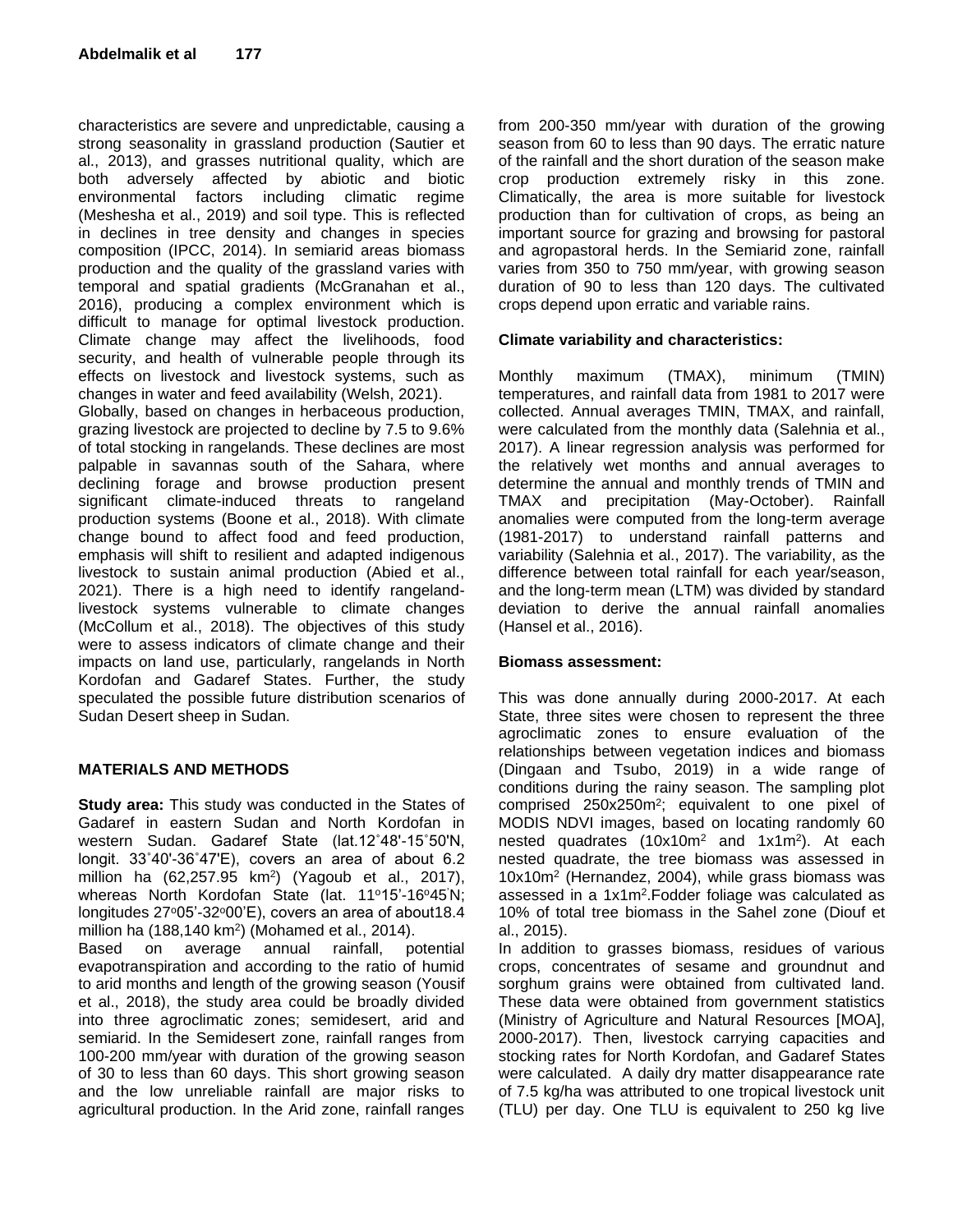weight (Rothman-Ostrow et al., 2020). Carrying capacity was expressed as number of hectares needed to support one TLU for one year (ha/TLU/year), whereas the stocking rate expressed the actual number of animals on a management unit throughout the time period of grazing (SRM, 1989).

## **Potential impact of climate change on Desert sheep future distribution in Sudan:**

Two climate models were used to formulate the predictions: the Hadley Global Environment Model 2 Earth System (HadGEM2-ES) (Collins et al., 2008), and the Institute Pierre Simon Laplace Coupled Model 5 LR (IPSL-CM5-LR) (Dufresne et al., 2013). For each model, two Representative Concentration Pathway (RCP) scenarios are presented: one optimistic (RCP 2.6) and one rather pessimistic (RCP 8.5). This analysis used a scaling down approach (from global to local) to analyze the climate effects on vegetation, land, soil, and distribution of Desert sheep in Sudan (FAO, 2020), using Breed Distribution Model (BDM). BDM is useful for both international and local breeds, but it is particularly useful for local breeds kept mainly under extensive conditions (FAO, 2020) such as the local Sudanese Desert sheep.

## **RESULTS AND DISCUSSION**

## **Climate Variability:**

In Africa, precipitation amounts are likely to decrease for most parts of Sub-Saharan Africa (SSA) while rainfall variability is expected to increase (IPCC, 2014). Annual rainfall anomalies, from 1981 to 2017 in Gadaref and North Kordofan States (Figure 1), reflected that drought seemed to be frequent in Gadaref state during the period from 1981 to 2017. Experienced moderate to severe droughts in 1983, 1984,1987,1990,1991, 2011, and 2015 had below average rainfall. Conversely, the highest yearly rainfall was in 2013 and 2014. In North Kordofan, droughts were frequent in the decade of 1981-1991 and less frequent in the decade of 2001- 2011, with high inter-annual variability. It was observed that rainfall was above average for the three consecutive years of 2006, 2007 and 2008 in Gadaref State while in North Kordofan, highest yearly rainfall was in 1998, 2006 and 2008. In Sudan, drought is one of the most prevalent climate change-related natural hazards affecting the country (Elagib, 2015). Repeated droughts form the main threat to rural livelihoods and food security (Mohmmed et al., 2018).



**Figure 1:** Anomalies of annual rainfall (mm) and rainfall trend from 1981 to 2017 in Gedaref and North Kordofan States.

The linear regression of annual minimum (TMIN) and maximum (TMAX) temperatures (Figure 2) trends from 1981 to 2017 at Gadaref meteorological station disclosed a positive trend for both TMIN and TMAX. The linear regression slope of TMIN was higher compared to TMAX indicating a faster increase of 0.5°C per decade in Gadaref state. Monthly TMIN had positive trends in May, June, July, August, September, and October (P≤0.05) (Table 1). In North Kordofan, only TMIN showed a positive trend, but no trend for TMAX (Table 1). Elhag and Zhang (2018) calculated average change in temperature from 2001-2011 in Sudan, suggested an increase of 0.3°C.Gil-Alana et al. (2019) stated that temperature tends to increase over Sub-Saharan Africa while Elagib (2010) studying trends in intra-and inter-annual temperature variabilities across Sudan found the increase was more pronounced in arid zones.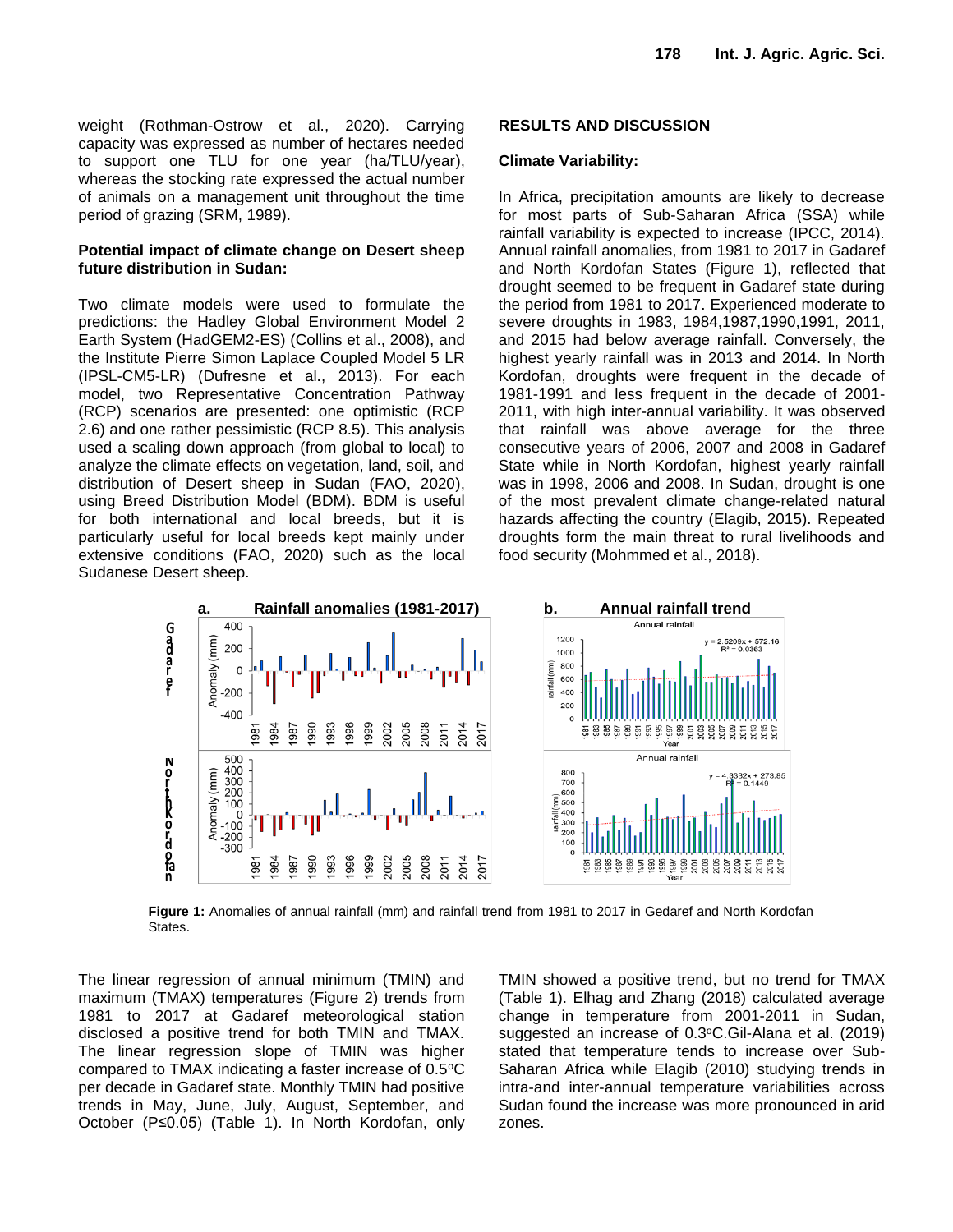

Figure 2: Minimum (TMIN) and Maximum (TMAX) temperatures (°C) from 1981 to 2017 in Gadaref and North Kordofan States.

| Table 1: Monthly rainfall and NDVI data and monthly minimum (TMIN) and maximum (TMAX) temperature trends |  |  |  |  |  |
|----------------------------------------------------------------------------------------------------------|--|--|--|--|--|
| for the period 2000-2017 in Gadaref and North Kordofan States, Sudan                                     |  |  |  |  |  |

| <b>MONTH</b>                | <b>APR</b>        | <b>MAY</b> | <b>JUN</b> | <b>JUL</b> | <b>AUG</b> | <b>SEP</b> | <b>OCT</b> |
|-----------------------------|-------------------|------------|------------|------------|------------|------------|------------|
| <b>Gadaref State</b>        |                   |            |            |            |            |            |            |
| <b>NDVI</b>                 | 0.155512          | 0.167776   | 0.190168   | 0.207888   | 0.218911   | 0.21476    | 0.201312   |
| Rainfall                    | 8.8               | 22.3       | 69.4       | 167        | 210        | 98.5       | 27.5       |
|                             | <b>Statistics</b> | May        | Jun        | Jul        | Aug        | Sep        | Oct        |
| Monthly minimum             | p-value           | < 0.01     | < 0.01     | < 0.01     | 0.01       | < 0.01     | < 0.01     |
| Temp. linear trends         | r-square          | 0.4        | 0.24       | 0.35       | 0.21       | 0.3        | 0.31       |
|                             | Slope             | 0.06       | 0.05       | 0.05       | 0.02       | 0.04       | 0.04       |
| Monthly maximum             | p-value           | 0.09       | 0.02       | 0.25       | 0.36       | 0.61       | 0.85       |
| temp. linear trends         | r-square          | 0.08       | 0.15       | 0.04       | 0.02       | 0.01       | < 0.01     |
|                             | Slope             | 0.03       | 0.04       | 0.02       | $-0.02$    | $-0.01$    | < 0.01     |
| <b>North Kordofan State</b> |                   |            |            |            |            |            |            |
| <b>NDVI</b>                 | 0.156512          | 0.168776   | 0.190268   | 0.208888   | 0.218911   | 0.214976   | 0.202312   |
| Rainfall                    | 1.6               | 14.3       | 46.3       | 66.5       | 67.9       | 51.2       | 27.7       |
| Temperature                 | <b>Statistics</b> | May        | Jun        | Jul        | Aug        | Sep        | Oct        |
| Monthly minimum             | p-value           | 0.11       | 0.53       | 0.52       | 0.51       | 0.3        | 0.56       |
| linear trend                | r-square          | 0.07       | 0.01       | 0.01       | 0.01       | 0.03       | 0.01       |
|                             | Slope             | 0.03       | 0.01       | 0.01       | 0.01       | 0.02       | 0.01       |
| Monthly maximum             | p-value           | 0.64       | 0.93       | 0.28       | < 0.01     | 0.05       | 0.51       |
| linear trend                | r-square          | 0.01       | < 0.01     | 0.03       | 0.31       | 0.11       | 0.01       |
|                             | Slope             | 0.01       | < 0.01     | $-0.03$    | $-0.1$     | $-0.04$    | 0.01       |

Pearson correlation of NDVI and Rainfall = 0.789 (P<0.000) for Gadaref State, and = 0.899 (P<0.006) for North Kordofan State

#### **Changes in Land Use in 1990 and 2017:**

In Gadaref State, in 1990, rangelands represented 48% of the total State area, whereas in 2017, rangeland areas were reduced sharply to 23%. The reduction in range area was mainly due to an increase in agricultural areas from 37% in 1990 to 62% in 2017 (Table 2). In total, Gadaref State has around 4.2 million ha of cultivable land at its disposal (MFC, 2012). Much of this land was originally mixed savannah-woodland providing grazing lands for pastoralists. However, there is a conspicuous shift from livestock production to crop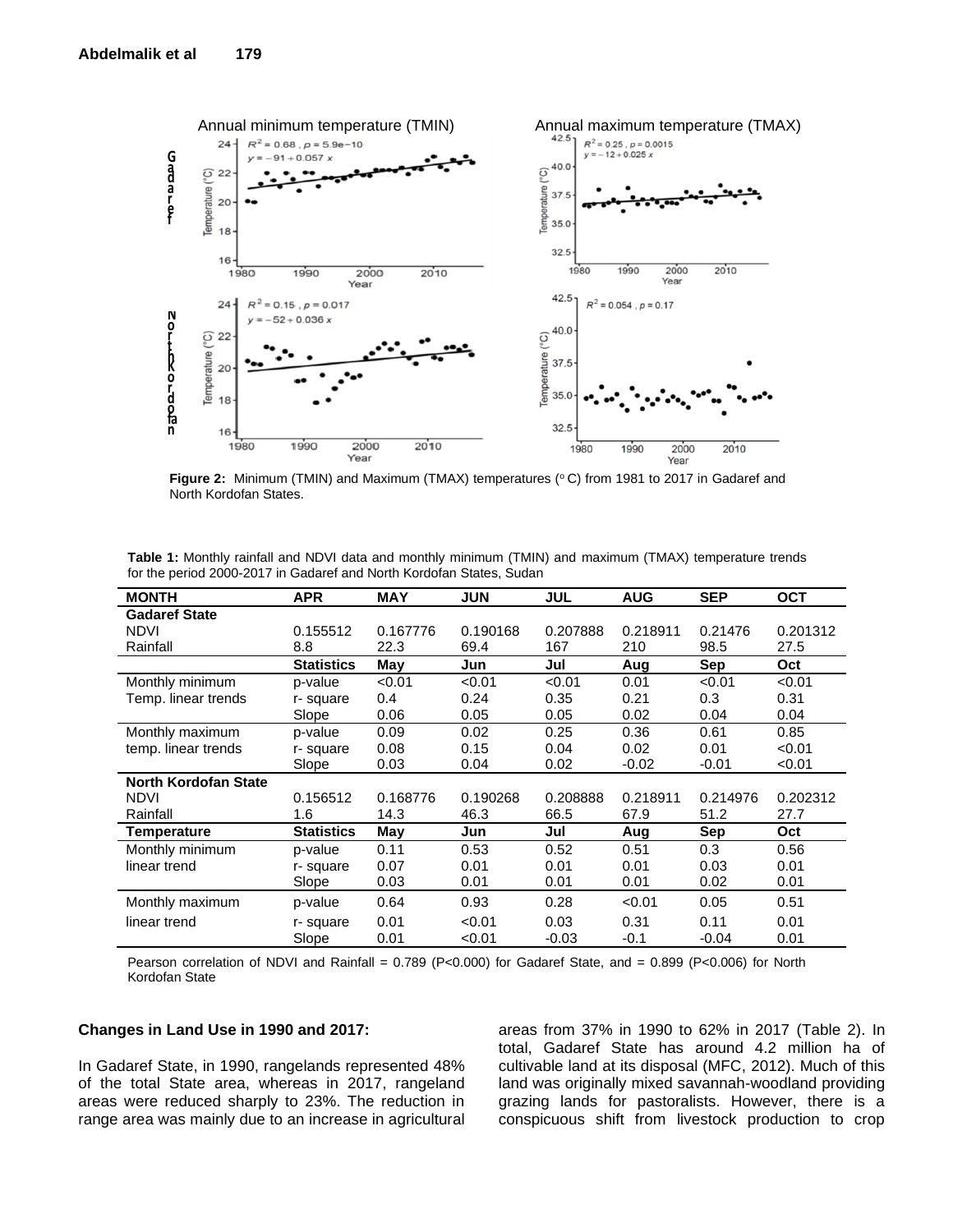farming (Sulieman, 2015). The current land tenure system has created a situation of a few large-scale farmers and many small-scale ones, as well as restricting livestock herders to the marginal areas of the State (Glover, 2005). In North Kordofan State, rangelands area in 1990 was estimated at 9,449,310 ha (51.5% of total land area), by 2017 reduced to 9,152,200 ha (49.9% total land area) (Table2). Mohamed et al. (2014) studied land use and land cover (LULC) changes in North Kordofan during 1973-2001, using remote sensed data analysis. They demonstrated different signs of desertification in the study area related to changed patterns in LULC classes, such as increase in farms at the expense of wood and grasslands, and that during the drought of 1984-85 most of the woody cover disappeared from the northern part of the State.

**Table 2:** Land use changes (000, ha) between 1990 and 2017 in Gadaref and North Kordofan States, Sudan

| Land use                    | 1990     | As % of total area | 2017     | As % of total area | Change      | $%$ change |
|-----------------------------|----------|--------------------|----------|--------------------|-------------|------------|
| <b>Gadaref State</b>        |          |                    |          |                    |             |            |
| Grassland                   | 2,340.8  | 42.9               | 984.0    | 18.1               | $-1,356.8$  | $-58.0$    |
| Shrubland                   | 137.7    | 2.5                | 102.7    | 1.9                | $-35.0$     | $-25.4$    |
| Forest                      | 807.7    | 14.8               | 498.7    | 9.1                | $-309.0$    | $-38.3$    |
| Total rangelands area       | 3,286.20 | 60.3               | 1585.4   | 29.1               | $-1,700.80$ | $-51.8$    |
| Agriculture                 | 2,149.4  | 39.5               | 3,463.3  | 63.5               | 1,313.9     | 61.1       |
| <b>Settlements</b>          | 12.4     | 0.2                | 40.3     | 0.7                | 27.9        | 225.0      |
| Waterbodies                 | 0.0      | 0.0                | 106.5    | 2.0                | 106.5       | 0.0        |
| Bare areas                  | 5.0      | 0.1                | 257.5    | 4.7                | 252.5       | 505.0      |
| Total                       | 5,453.0  | 100.0              | 5,453.0  | 100.0              | 0.0         |            |
| <b>North Kordofan State</b> |          |                    |          |                    |             |            |
| Grassland                   | 3.918.1  | 21.3               | 3,953.1  | 21.5               | $-35.0$     | $-0.9$     |
| Shrubland                   | 4,884.6  | 26.6               | 3,457.0  | 18.8               | $-1,427.6$  | $-29.2$    |
| Forest                      | 646.7    | 3.5                | 1.742.7  | 9.5                | $-1.096.0$  | $-169.5$   |
| Total rangelands area       | 9,449.40 | 51.5               | 9,152.80 | 49.9               | $-296.60$   | $-3.1$     |
| Agriculture                 | 2,995.1  | 16.3               | 3,192.1  | 17.4               | 197.0       | 6.6        |
| Settlements                 | 29.9     | 0.2                | 75.6     | 0.4                | 45.7        | 152.8      |
| Waterbodies                 | 1.1      | 0.1                | 370.0    | 2.0                | 368.9       | 335.4      |
| Bare areas                  | 5,883.0  | 32.0               | 5,568.0  | 30.4               | $-315.0$    | $-5.4$     |
| Total                       | 18,358.5 | 100.0              | 18,358.5 | 100.0              |             |            |

#### **Changes in biomass production and livestock feed balance situation**

In Gadaref State, biomass yield increased by 21% in 2017 in relation to that of 1990, yet reduction in total biomass production was up to -49%. That was due to that grassland area has been decreased by58% (Table 3). In North Kordofan State, although rangeland areas changed by 16%, biomass production increased by more than 25%, as a result of increased biomass yield by 50% (Table 3).

Feed balance analysis indicated that Gadaref and North Kordofan States are in negative feed balance situation (Table 4). However, the situation is worser in North Kordofan where the estimated carrying capacity in 2017 reflected an overstocking by about 2.4 folds of the actual carrying capacity (Table 4). Abdelkreim and Fadlalla (2013) stated that forage biomass production and carrying capacity (ha/TLU/year) may vary from year to year in the

same area as a result of rainfall variation (Figure 1). They ascribed the higher percentage of bare land in open range to overgrazing, agriculture practices and settlements. In our study, there was an observed increase in agricultural land and settlement areas and a decrease in rangeland area from 1990 to 2017 (Table 4). In addition to overall vegetation change and decline, there is also a decline of some key species like perennial *Andropogon gayanus* or some species which have become endangered such as *Belephairs spp.* Species such *Sporoblus pungens* (Difra) and *Syperus spp*. (Sedges) with high nutritive value disappear from the range while less value species such *Orobanche ramose* (Broomrape) and *Tribulus terrestris* (Puncture vine) dominated (WB, 2021). Boone et al. (2018) project that reducing levels of primary plant production across African rangelands would result in reduced livestock production, productivity, and profitability.

**Table 3:** Biomass assessment in Gadaref and North Kordofan States between 2000 and 2017

|                              | 2000      | 2017      | % change |
|------------------------------|-----------|-----------|----------|
| <b>Gadaref State:</b>        |           |           |          |
| Biomass yield (kg/ha)        | 420       | 510       | 21       |
| Rangeland area (ha)          | 2,340,800 | 984,000   | $-58$    |
| Biomass estimation (ton)     | 983,136   | 501.840   | -49      |
| <b>North Kordofan State:</b> |           |           |          |
| Biomass yield (kg/ha)        | 209       | 313       | 50       |
| Rangeland area (ha)          | 8,802,681 | 7,410,087 | $-16$    |
| Biomass estimation (ton)     | 1,839,760 | 2,319,357 | 26       |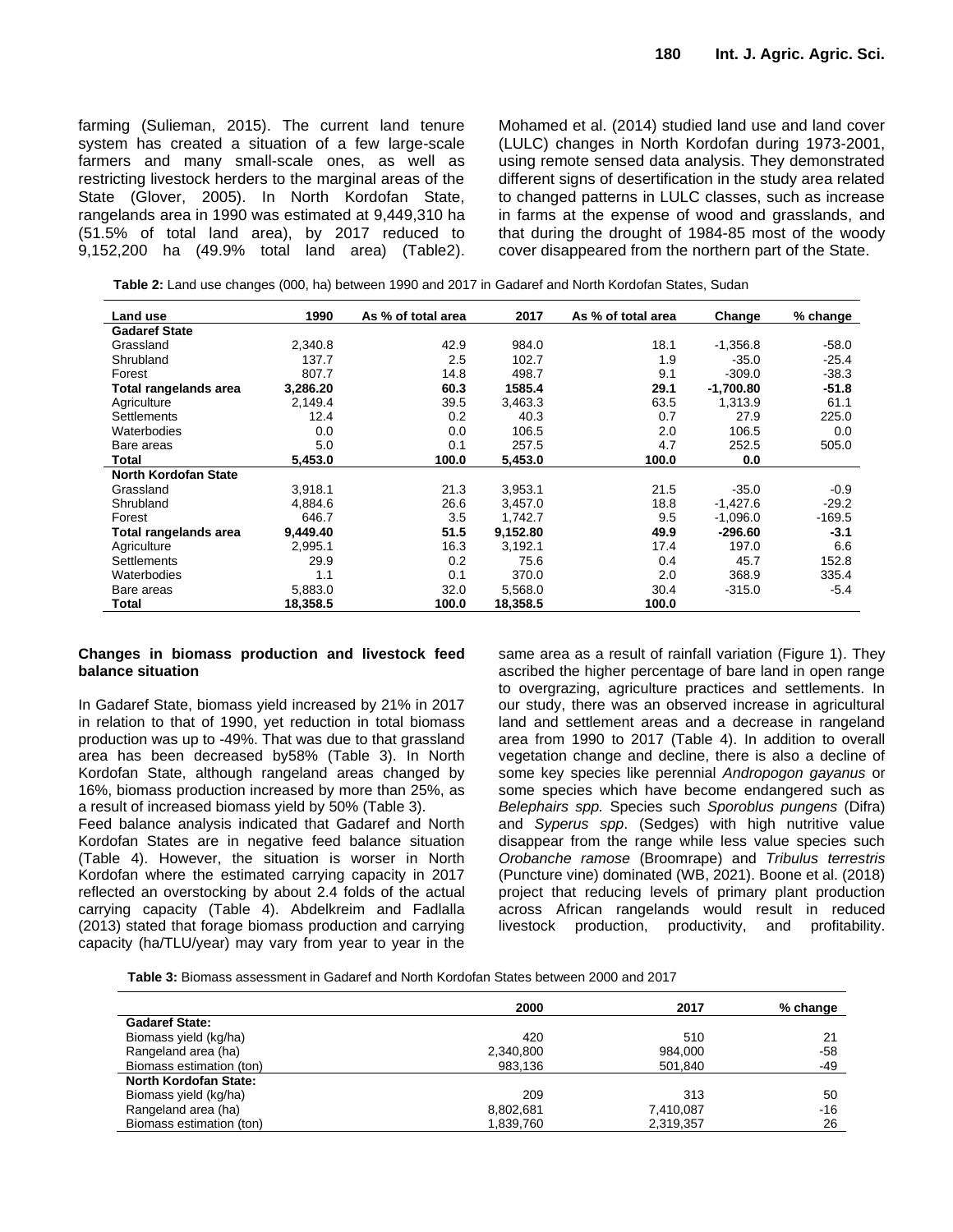| $1 - 1$ . The same call $1 - 1$ , $1 - 2$ , $1 - 3$ , $1 - 3$ , $1 - 3$ , $1 - 3$ , $1 - 3$ , $1 - 3$ , $1 - 3$ , $1 - 3$ , $1 - 3$ , $1 - 3$ , $1 - 3$ , $1 - 3$ , $1 - 3$ , $1 - 3$ , $1 - 3$ , $1 - 3$ , $1 - 3$ , $1 - 3$ , $1 - 3$ , $1 - 3$ , |                      |                             |  |  |  |
|-----------------------------------------------------------------------------------------------------------------------------------------------------------------------------------------------------------------------------------------------------|----------------------|-----------------------------|--|--|--|
| <b>Item</b>                                                                                                                                                                                                                                         | <b>Gadaref State</b> | <b>North Kordofan State</b> |  |  |  |
| Grazing area (ha)*                                                                                                                                                                                                                                  | 5,048,900            | 12,344,900                  |  |  |  |
| Grasses biomass (ton)**                                                                                                                                                                                                                             | 779.661              | 1,267,982                   |  |  |  |
| Grasses productivity (ton/ha)                                                                                                                                                                                                                       | 0.154                | 0.103                       |  |  |  |
| Browse biomass (ton)***                                                                                                                                                                                                                             | 282,967              | 578,327                     |  |  |  |
| Crop residues (ton)****                                                                                                                                                                                                                             | 3,799,094            | 1,232,200                   |  |  |  |
| Total biomass (ton)                                                                                                                                                                                                                                 | 4,851,722            | 3,078,509                   |  |  |  |
| Total TLU#                                                                                                                                                                                                                                          | 1,750,930.0          | 2,719,348.1                 |  |  |  |
| ##Total feed requirements (ton)                                                                                                                                                                                                                     | 4,727,511.0          | 7,342,240.3                 |  |  |  |
| Total feed available (ton)                                                                                                                                                                                                                          | 4,851,722            | 3,078,509                   |  |  |  |
| Feed balance                                                                                                                                                                                                                                        | 134.211              | (4,263,732)                 |  |  |  |
| % surplus/deficit                                                                                                                                                                                                                                   | 2.8                  | $-138.5$                    |  |  |  |
| Grazing area $(km^2)$                                                                                                                                                                                                                               | 50,489               | 123.449                     |  |  |  |
| Stocking density                                                                                                                                                                                                                                    | 34.7                 | 22.0                        |  |  |  |
| Current carrying capacity (ha/TLU/year)                                                                                                                                                                                                             | 2.8097               | 10.8271                     |  |  |  |
| Potential carrying capacity (ha/TLU/Year)                                                                                                                                                                                                           | 2.8                  | 4.54                        |  |  |  |

**Table 4:** Rangeland areas (ha), estimated total biomass production (ton) from different feed sources, feed balance situation and carrying capacity (ha/TLU/year) at Gadaref and North Kordofan States, Sudan in 2017.

**Sources:** Extracted from Ministry of Animal Resources, Fisheries and Rangelands (MARF) and Ministry of Agriculture Records (2017)

**\***Grazing area refers to grass areas, trees/shrubs areas and crop areas; \*\*Grass biomass refers to all grasses/herbs that grow in the grassland and between crops in cropland and those between trees and shrubs in trees/shrubs areas; \*\*\*Browse biomass includes all tree fodder, whether it is in trees/shrubs areas, grassland, or cropland; \*\*\*\*Crop residues include residues on cropland.

#One TLU (Tropical Livestock Unit) = 1.0 Camels, 0.75 cow, 0.20 sheep, or 0.15 goat (Rothman-Ostrow et al., 2020). ##Feed requirements of one TLU = 7.5 kg DM per day, = 225.0 kg per month, = 2.7 ton per year

# **Potential impact of climate change on Sudan Desert sheep future distribution:**

Livestock breeds raised on extensive rangeland conditions are exposed to climate change effects (Gowane et al., 2017). For livestock raised in extensive conditions in Sudan over a long period of time, there is a general tendency to acquire characteristics that enable them to adapt to the local environmental and climatic conditions and meet the needs of the people that keep them (Abied et al., 2021). This is generally true if the climate conditions change slowly. However, when the conditions change rapidly, the adaptive link between a livestock population and its local production environment may be broken. The consequences are the extinction or the migration of livestock from the original production environment zones to new zones. The Sudan Desert sheep is a transboundary breed, present in more than one country in Africa (Abied et al., 2021). The current area suitable for this breed is almost the entire Sudan. In year 2050, in the "optimistic" scenario (RCP 2.6) the suitable area (dark green) for the breed would be a large part of the country and the coastal zone (Figure 3 A and C). If the scenario changed and it became rather "pessimistic" (RCP 8.5), the suitable area would be reduced (Figure 3 D), to marginal central-western areas of the country and the coastal zone (Figure 3 B). In year 2070, in the optimistic scenario (RCP 2.6) the situation would not diverge

.

substantially from the year 2050. This would no longer be true if the scenario became rather pessimistic (RCP 8.5). In this case, the reduction of suitable areas for the breed would accelerate due to extreme climate conditions and only small areas (dark green) in the south and along the coast would be available for this breed (Figure 4 F). Reduced rainfall and its high variability (Figure 1) negatively impacted available grazing lands (Table 2) with the consequences of increasing future risks to livestock mortality (USaid, 2016).

# **CONCLUSIONS**

Gadaref and North Kordofan States in Sudan are most vulnerable to climate variability and change. Reduced rainfall has negatively impacted available grazing lands with consequences of increasing future risks to Desert sheep distribution. Correct management of livestock can play an in important role in both mitigation and adaptation (Khalifa and El-Sysy, 2017). Good animal husbandry practices such as improving the genetic potential and resilience to climate change could increase animal productivity (Forabosco and Negrini, 2019). Establishing Desert sheep farmers associations and livestock insurance would further strengthen sheep farmers capacities and resilience to adapt to future risks of climate change.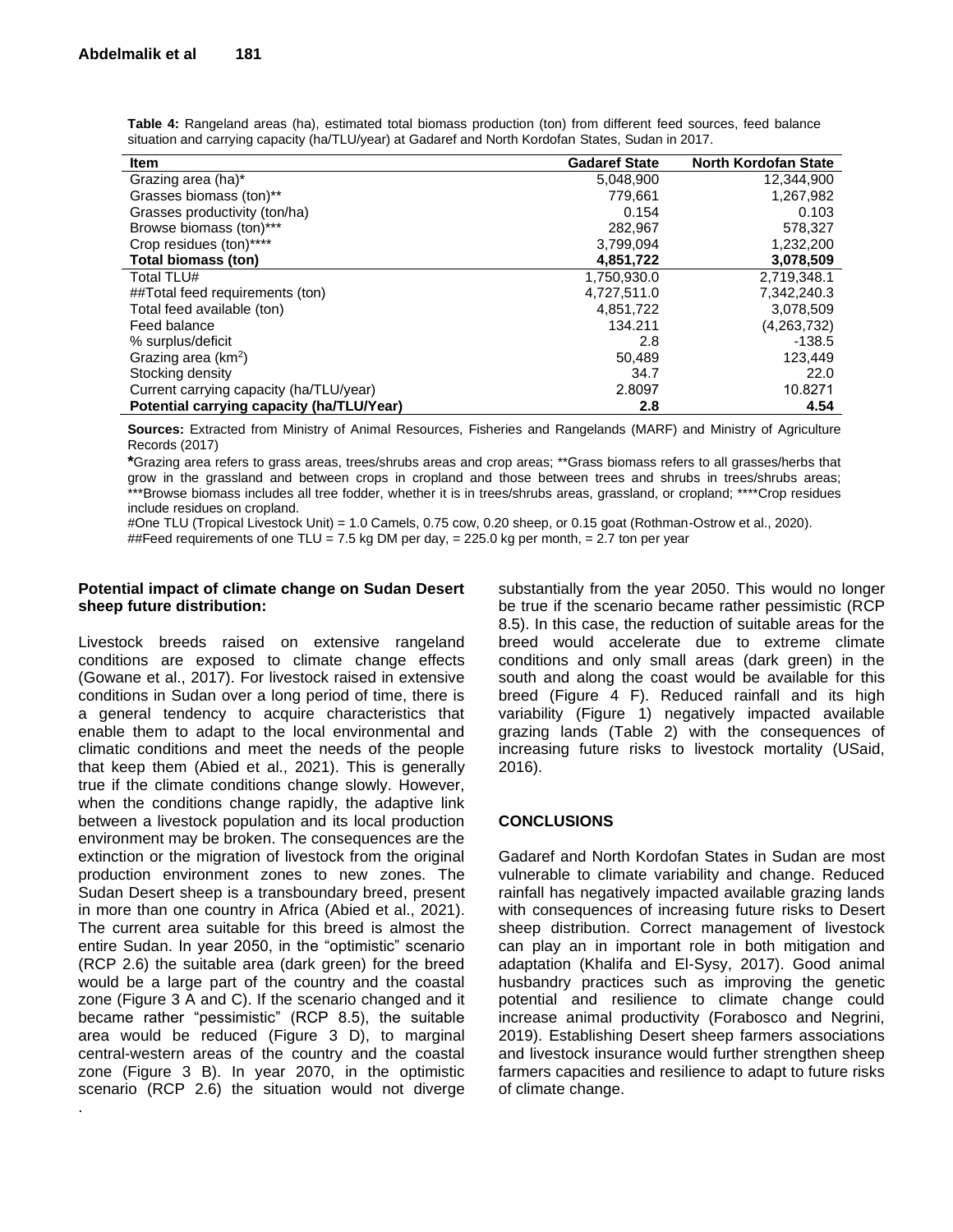

**C)** IPSL-CM5-LR model, RCP 2.6 **D)** IPSL-CM5-LR model, RCP 8.5

**Figure 3:** Distribution of Sudan Desert sheep in year 2050



**Figure 4:** Distribution of Sudan Desert sheep in year 2070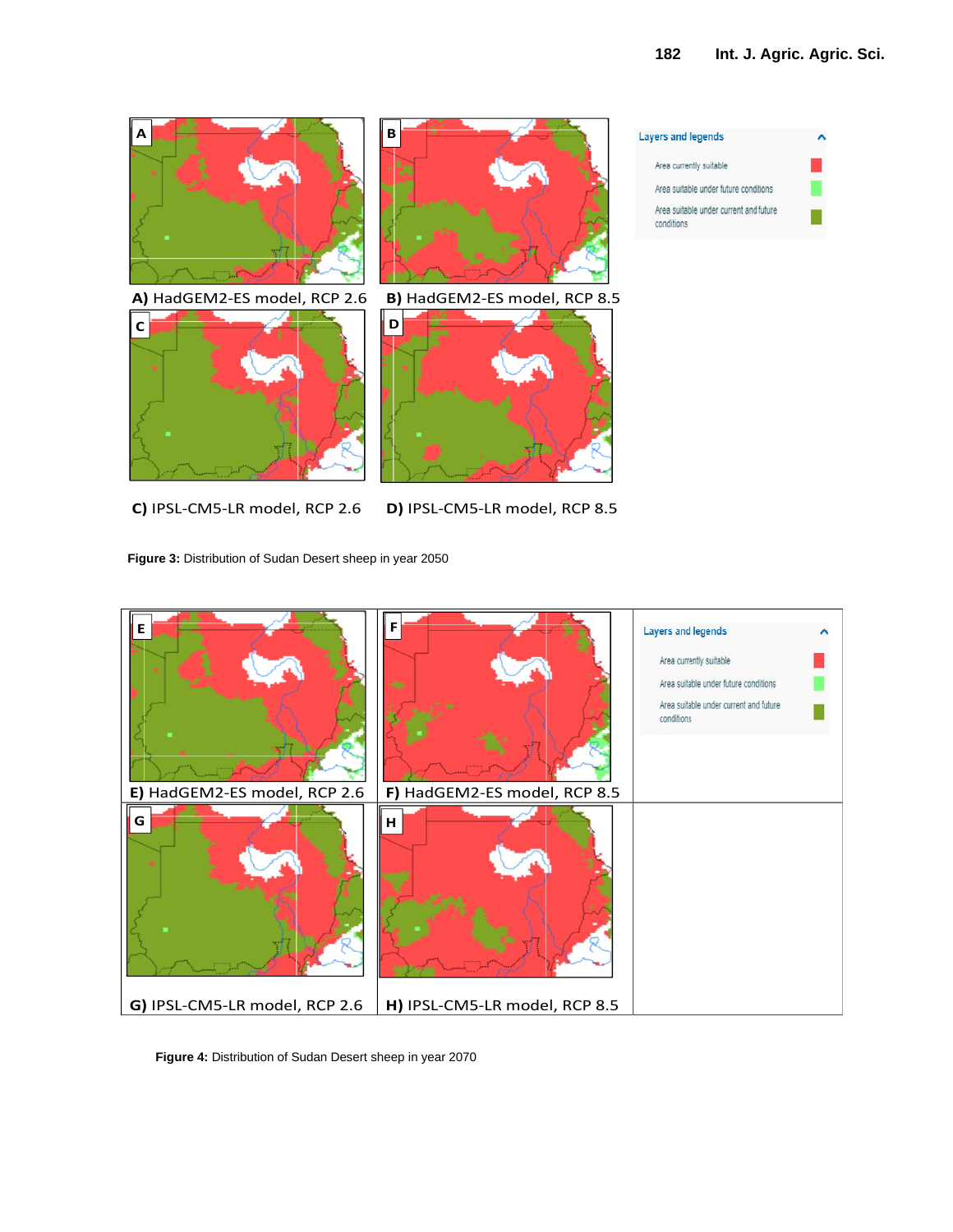# **ACKNOWLEDGMENTS**

Financial support was through GEF (Global Environmental Facility) Trust Fund, executed by HCENR (Higher Council for Environment and Natural Resources), Khartoum, Sudan and implemented by United Nations Development Programme (UNDP), Sudan.

# **Authors' Contributions**

AM vegetation data measurements and tabulation, AIM climate analyses graphical preparation and preparation of first draft, IF-EM temperature analysis, YK supervision, MT supervision and draft correction, AAK rangeland vegetation and land use analysis, IAA-B Data compilation and analysis, RAH project administration, NGE coordination, SAZ vulnerability analysis, FIA vegetation data measurements and tabulation, FF breed distribution model analysis and writing, AI land use data and analysis, AKO Land use analysis, FME design, data analysis and wrote the first draft. All authors read and approved the final manuscript.

# **Competing Interests**

The authors declare that they have no competing interests.

## **Privacy Statement**

The names and email addresses entered in this journal site will be used exclusively for the stated purposes of this journal and will not be made available for any other purpose or to any other party

# **REFERENCES**

- Abdelkreim M, Fadlalla B (2013). Effect of enclosure on botanical composition, forage biomass and other range productivity parameters in a semi-arid area of El-Khuwei Locality, North Kordofan State, Sudan. Proceedings of the 22nd International Grassland Congress. Held in Sydney, Australia, September 15- 19, 2013.<https://uknowledge.uky.edu/igc/22/1-12/6>
- Abied A, Ahbara AM, Berihulay H, Xu L, Islam R, El-Hag FM, Rekik M, Haile A, Han J-L, Ma Y, Zhao Q, Mwacharo JM (2021). Genome Divergence and Dynamics in the Thin-Tailed Desert Sheep from Sudan. *Frontiers in Genetics,* 12:659507. DOI: 10.3389/fgene.2021.659507
- Boone RB, Conant RT, Sircely J, Thornton PK, Herrero M (2018).Climate change impacts on selected global rangeland ecosystem services. *Global Change Biology*,00: 1–12.<https://doi.org/10.1111/gcb.13995>
- Collins WJ, Bellouin N, Doutriaux-Boucher M, Gedney N, Hinton T, Jones CD, Liddicoat S, Martin G, O'Connor F, Rae J, Senior C (2008). Evaluation of the HadGEM2 model (p. 48). Exeter, UK: Met Office.
- Dingaan MNV, Tsubo M (2019). Improved assessment of pasture availability in semi-arid grassland of South Africa. *Environmental Monitoring and Assessment*, 191:733<https://doi.org/10.1007/s10661-019-7918-x>
- Diouf A-A, Brandt M, Verger A, El Jarroudi M, Djaby B, Fensholt R, Ndione JA, Tychon B (2015). Fodder Biomass Monitoring in Sahelian Rangelands Using Phenological Metrics from FAPAR Time Series. *Remote Sensing*, 7:9122-9148.
- Dufresne J, Foujols M, Denvil S et al.(2013). Climate change projections using the IPSL-CM5 Earth System Model: from CMIP3 to CMIP5. ClimDyn 40, 2123– 2165 (2013)[.https://doi.org/10.1007/s00382-012-](https://doi.org/10.1007/s00382-012-1636-1) [1636-1](https://doi.org/10.1007/s00382-012-1636-1)
- Elagib NA (2010). Trends in intra-and inter-annual temperature variabilities across Sudan. *Ambio*, 39:413-429.
- Elagib NA (2015). Drought risk during the early growing season in Sahelian Sudan. *Natural Hazards Journal*, 79:1549-1566.
- Elhag KM, Zhang W (2018). Monitoring and Assessment of Drought Focused on Its Impact on Sorghum Yield over Sudan by Using Meteorological Drought Indices for the Period 2001–2011. *Frontiers: Remote Sensing*,10:1231;doi:10.3390/rs10081231
- FAO (2020). Breed Distribution Model. Food and Agriculture Organization of UN, Rom[ehttp://www.fao.org/breed-distribution-model/en/](http://www.fao.org/breed-distribution-model/en/)
- Forabosco F, Negrini R (2019). Improvement of economic traits and reduction of greenhouse gas emissions in sheep and goats in Central Asia. *Mitigation and Adaptation Strategies for Global Change*, 24(1), pp.129-146.
- Getabalew M, Alemneh T (2019). Factors affecting productivity of rangelands. *Journal of Plant Sciences and Agricultural Research*, 3(1): 19.
- Gil-Alana LA, Yaya OS, Fagbamigbe AF (2019). Time series analysis of quarterly rainfall and temperature (1900–2012) in sub–Saharan African countries. *Theoretical and Applied Climatology*, 137:61–76
- Glover EK (2005). Tropical dryland rehabilitation: Case study on participatory forest management in Gadaref, Sudan. Helsinki, Finland: PhD dissertation. Faculty of Agriculture and Forestry of the University of Helsinki.
- Gowane GR, Gadekar YP, Prakash V, Kadam V, Chopra A, Prince LLL (2017). Climate change impacton sheep production: Growth, milk, wool, and meat. In Sheep Production Adapting to Climate Change (pp. 31-69).Springer, Singapore.
- Hansel S, Schucknecht A, Matschullat J (2016). The modified rainfall anomaly index (mRAI)— is this an